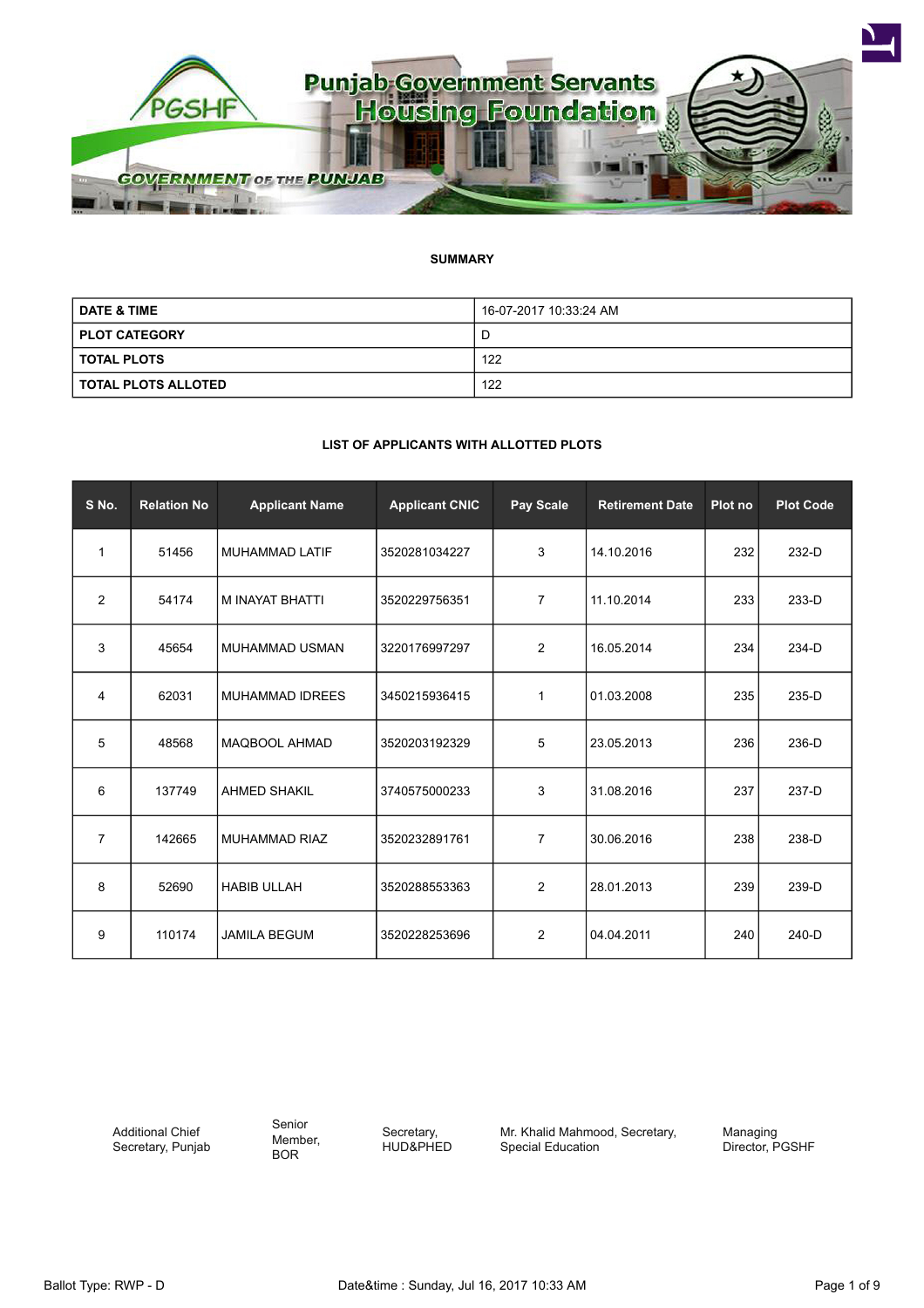| S No. | <b>Relation No</b> | <b>Applicant Name</b>     | <b>Applicant CNIC</b> | Pay Scale      | <b>Retirement Date Plot no</b> |     | <b>Plot Code</b> |
|-------|--------------------|---------------------------|-----------------------|----------------|--------------------------------|-----|------------------|
| 10    | 47459              | ABDUL HAMEED              | 3520224082335         | 6              | 04.12.2016                     | 241 | 241-D            |
| 11    | 130166             | <b>RASHID ALI</b>         | 3410124666947         | 7              | 01.08.2014                     | 242 | 242-D            |
| 12    | 144983             | AJAB KHAN                 | 3710116773621         | 5              | 17.04.2009                     | 243 | 243-D            |
| 13    | 137260             | <b>GHULAM SHABBIR</b>     | 3710502269905         | 3              | 02.07.2016                     | 244 | 244-D            |
| 14    | 16140              | EHSAN AHMAD               | 3520227640325         | $\overline{7}$ | 11.08.2015                     | 245 | 245-D            |
| 15    | 65541              | <b>ALTAF HUSSAIN</b>      | 3310006080985         | 6              | 01.08.2016                     | 246 | 246-D            |
| 16    | 55160              | MUHAMMAD ASHRAF SHAHID    | 3520225506843         | $\overline{7}$ | 31.12.2015                     | 247 | 247-D            |
| 17    | 53291              | MUHAMMAD RIAZ             | 3520217812269         | 3              | 01.02.2014                     | 248 | 248-D            |
| 18    | 150394             | SARFRAZ HUSSAIN           | 3840362762247         | $\overline{7}$ | 31.12.2016                     | 249 | 249-D            |
| 19    | 52302              | AMEER ALI                 | 3520223268685         | 4              | 21.11.2016                     | 250 | 250-D            |
| 20    | 155427             | MUHAMMAD RAMZAN           | 3740549961405         | 3              | 30.06.2016                     | 251 | 251-D            |
| 21    | 138475             | <b>HABIB HUSSAIN SHAH</b> | 3740114809195         | $\overline{7}$ | 21.02.2014                     | 252 | 252-D            |
| 22    | 56964              | MUHAMMAD LATIF            | 3520227660127         | $\overline{7}$ | 27.11.2013                     | 253 | 253-D            |
| 23    | 148063             | MUHAMMAD ANWER            | 3840322071641         | $\overline{7}$ | 30.06.2013                     | 254 | 254-D            |
| 24    | 55577              | PARVEEN AKHTER            | 3520223995152         | 3              | 31.08.2016                     | 255 | 255-D            |

Additional Chief Secretary, Punjab Senior Member, BOR

Secretary, HUD&PHED Mr. Khalid Mahmood, Secretary, Special Education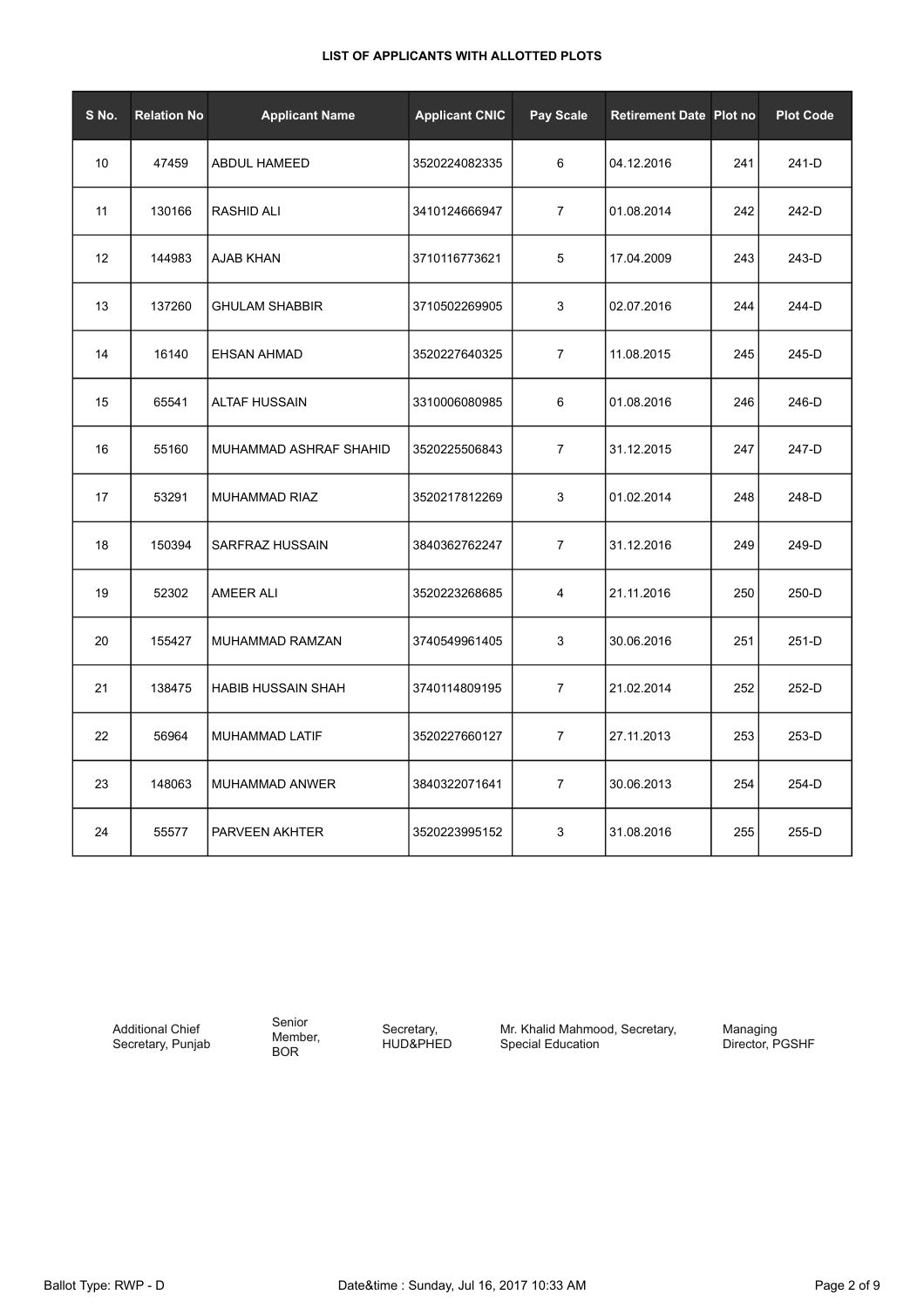| S No. | <b>Relation No</b> | <b>Applicant Name</b>     | <b>Applicant CNIC</b> | <b>Pay Scale</b> | <b>Retirement Date Plot no</b> |     | <b>Plot Code</b> |
|-------|--------------------|---------------------------|-----------------------|------------------|--------------------------------|-----|------------------|
| 25    | 118295             | <b>IFTIKHAR ALI ANJUM</b> | 3520226502119         | 3                | 31.12.2015                     | 256 | 256-D            |
| 26    | 137052             | <b>GHULAM MUHAMMAD</b>    | 3730139155381         | 3                | 12.11.2016                     | 257 | 257-D            |
| 27    | 136474             | MUHAMMAD TAJ              | 3740542568039         | $\overline{7}$   | 22.12.2007                     | 258 | 258-D            |
| 28    | 44734              | MUHAMMAD HANIF            | 3520227258337         | 1                | 15.07.2016                     | 259 | 259-D            |
| 29    | 152560             | SYED KAUSAR HUSSAIN NAQVI | 3840322662207         | 3                | 02.10.2016                     | 260 | 260-D            |
| 30    | 137905             | MUHAMMAD RAFIQUE          | 3740174733149         | 2                | 04.07.2015                     | 261 | 261-D            |
| 31    | 144965             | MUHAMMAD NAWAZ            | 3710502082251         | $\overline{7}$   | 01.09.2010                     | 266 | 266-D            |
| 32    | 129147             | <b>ABDUL SITTAR</b>       | 3410127198049         | 2                | 30.06.2016                     | 267 | 267-D            |
| 33    | 106458             | ABDUL SATTAR              | 3520221781823         | 3                | 18.07.2012                     | 268 | 268-D            |
| 34    | 54138              | FAYYAZ AHMAD KHAN         | 3520113787763         | $\overline{c}$   | 02.12.2014                     | 269 | 269-D            |
| 35    | 67185              | MUHAMMAD RIZWAN AKHTAR    | 3430117764709         | 2                | 17.02.2012                     | 270 | 270-D            |
| 36    | 133979             | MUHAMMAD AYUB             | 3740550814715         | 2                | 31.08.2016                     | 271 | 271-D            |
| 37    | 139788             | KHYZAR HAYAT KHAN         | 3830211823975         | 5                | 05.07.2016                     | 272 | 272-D            |
| 38    | 135566             | MIRAJ-UD-DIN              | 3740504617789         | 5                | 26.01.2008                     | 273 | 273-D            |
| 39    | 110024             | <b>KHALID MEHMOOD</b>     | 3740658244157         | 7                | 23.02.2014                     | 274 | 274-D            |
| 40    | 58861              | MUHAMMAD EJAZ             | 3840103235903         | 3                | 11.06.2016                     | 275 | 275-D            |

Additional Chief Secretary, Punjab Senior Member, BOR

Secretary, HUD&PHED Mr. Khalid Mahmood, Secretary, Special Education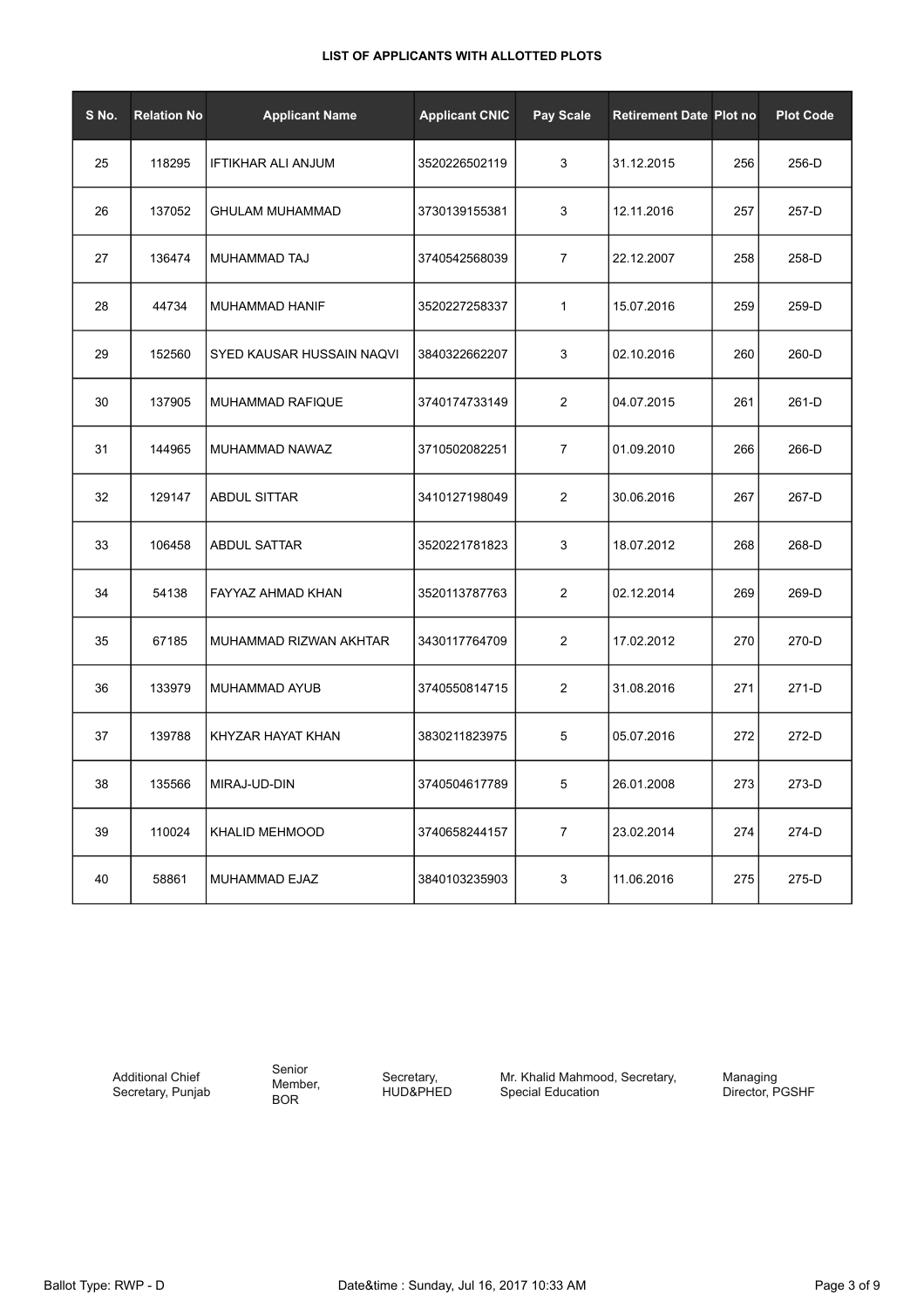| S No. | <b>Relation No</b> | <b>Applicant Name</b> | <b>Applicant CNIC</b> | Pay Scale      | <b>Retirement Date Plot no</b> |     | <b>Plot Code</b> |
|-------|--------------------|-----------------------|-----------------------|----------------|--------------------------------|-----|------------------|
| 41    | 52712              | NIAZ AHMAD            | 3520147656595         | $\overline{7}$ | 04.10.2015                     | 276 | 276-D            |
| 42    | 52814              | MUHAMMAD MANZOOR KHAN | 3520224406473         | 2              | 05.01.2013                     | 277 | 277-D            |
| 43    | 44308              | MOHAMMAD SALEEM       | 3510258482285         | 4              | 13.02.2016                     | 278 | 278-D            |
| 44    | 136223             | ZAFAR-UL-ISLAM MALIK  | 3740504408361         | $\overline{7}$ | 11.10.2016                     | 279 | 279-D            |
| 45    | 107394             | MUHAMMAD HANIF        | 3520255355307         | 5              | 28.10.2012                     | 280 | 280-D            |
| 46    | 150795             | RANA JAVAID QAMAR     | 3520219337207         | 5              | 14.05.2015                     | 281 | 281-D            |
| 47    | 16478              | NOOR MOHAMMAD         | 3740503879017         | 3              | 30.06.2016                     | 282 | 282-D            |
| 48    | 55321              | ABDUL SATTAR KHALID   | 3520114501541         | $\mathbf{1}$   | 03.04.2013                     | 283 | 283-D            |
| 49    | 138368             | MUHAMMAD SAGHIR       | 3740183461005         | 5              | 09.04.2016                     | 284 | 284-D            |
| 50    | 60556              | LIAQAT ALI            | 3520114766783         | $\overline{2}$ | 31.07.2016                     | 285 | 285-D            |
| 51    | 54750              | ZAHID MAHMOOD         | 3520224269943         | 5              | 01.09.2015                     | 286 | 286-D            |
| 52    | 16618              | MUHAMMAD ASHRAF       | 3740577895709         | 6              | 27.01.2017                     | 287 | 287-D            |
| 53    | 136988             | MUHAMMAD SHAFAIT KHAN | 8230359146051         | $\mathbf{1}$   | 31.08.2016                     | 288 | 288-D            |
| 54    | 52645              | MUHAMMAD SADIQ        | 3520114464209         | 5              | 31.03.2017                     | 289 | 289-D            |
| 55    | 49780              | WALI-UR-REHMAN        | 3520224980655         | 4              | 03.04.2017                     | 290 | 290-D            |
| 56    | 44471              | <b>MIRAJ DIN</b>      | 3520223973221         | 4              | 29.06.2016                     | 291 | 291-D            |

Additional Chief Secretary, Punjab Senior Member, BOR

Secretary, HUD&PHED Mr. Khalid Mahmood, Secretary, Special Education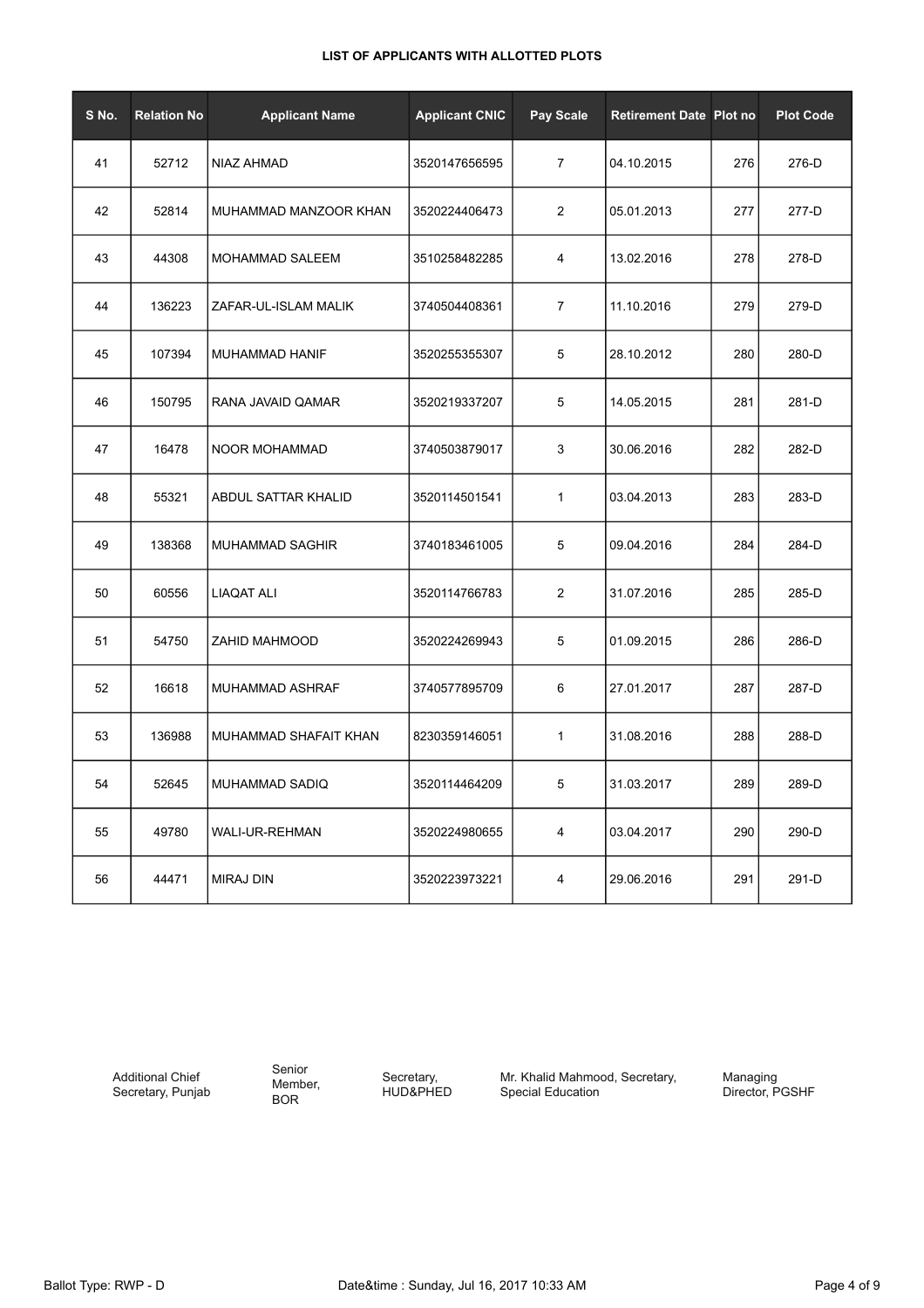| S No. | <b>Relation No</b> | <b>Applicant Name</b>  | <b>Applicant CNIC</b> | Pay Scale      | <b>Retirement Date Plot no</b> |     | <b>Plot Code</b> |
|-------|--------------------|------------------------|-----------------------|----------------|--------------------------------|-----|------------------|
| 57    | 49046              | KURSHID AHMED SADDIQUE | 3520103453879         | $\mathbf{1}$   | 30.06.2015                     | 292 | 292-D            |
| 58    | 137443             | <b>ABDUL GHAFOOR</b>   | 3740146305265         | $\mathbf{1}$   | 30.04.2016                     | 293 | 293-D            |
| 59    | 51704              | MUHAMMAD MUSHTAQ       | 3520136567819         | 5              | 21.04.2016                     | 294 | 294-D            |
| 60    | 108506             | <b>SHAHIDA KAUSAR</b>  | 3520133400564         | 6              | 30.01.2015                     | 295 | 295-D            |
| 61    | 121689             | RASHEED MASIH          | 3720265898131         | 3              | 01.11.2016                     | 296 | 296-D            |
| 62    | 51581              | MUHAMMAD AMJAD         | 3330321984363         | 5              | 19.09.2014                     | 297 | 297-D            |
| 63    | 138906             | NAWAZISH KHAN          | 3740615625173         | 2              | 31.12.2015                     | 298 | 298-D            |
| 64    | 51682              | MUHAMMAD SIDDIQUE      | 3520015757461         | 3              | 19.10.2016                     | 299 | 299-D            |
| 65    | 50920              | NADEEM AHMAD           | 3520228634347         | $\overline{7}$ | 01.09.2006                     | 300 | 300-D            |
| 66    | 110169             | <b>FARAH NAZ</b>       | 3520227192148         | 6              | 30.11.2011                     | 301 | 301-D            |
| 67    | 137532             | RANI NAZ               | 3740402453544         | 2              | 04.12.2008                     | 302 | 302-D            |
| 68    | 46974              | MUHAMMAD YAQOOB        | 3520036055783         | $\overline{7}$ | 06.04.2016                     | 303 | 303-D            |
| 69    | 106214             | SHAHID MAHMOOD         | 3520229544551         | $\overline{7}$ | 24.02.2014                     | 304 | 304-D            |
| 70    | 60715              | <b>JAVED AHMAD</b>     | 3520211242187         | $\overline{7}$ | 08.05.2010                     | 305 | 305-D            |
| 71    | 135736             | TAJ MUHAMMAD           | 3740558029547         | 5              | 31.01.2015                     | 306 | 306-D            |
| 72    | 54743              | MUHAMMAD RASHID        | 3520275138269         | 2              | 08.11.2014                     | 307 | 307-D            |

Additional Chief Secretary, Punjab Senior Member, BOR

Secretary, HUD&PHED Mr. Khalid Mahmood, Secretary, Special Education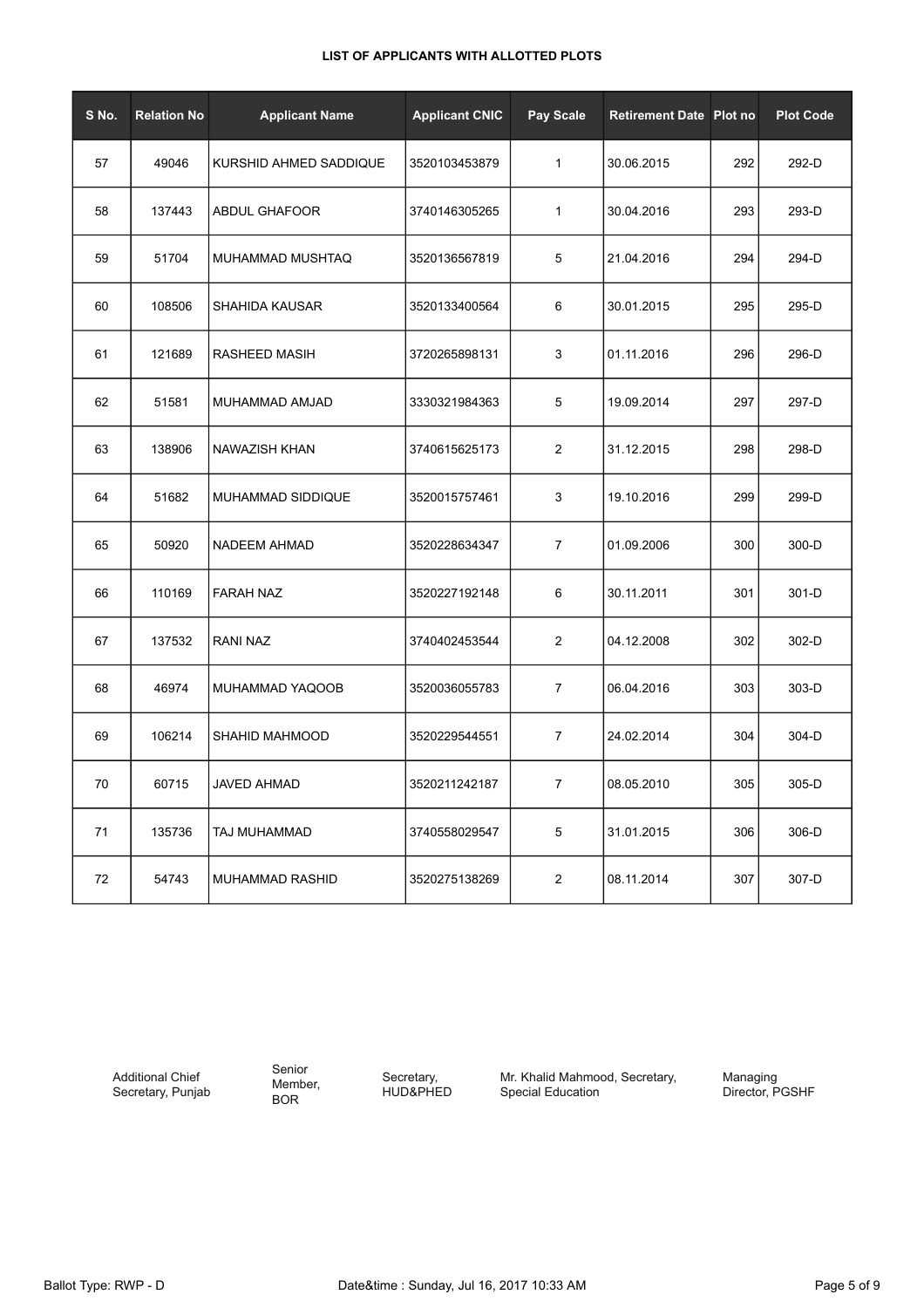| S No. | <b>Relation No</b> | <b>Applicant Name</b>  | <b>Applicant CNIC</b> | Pay Scale      | <b>Retirement Date</b> | Plot no | <b>Plot Code</b> |
|-------|--------------------|------------------------|-----------------------|----------------|------------------------|---------|------------------|
| 73    | 137459             | ZAFAR MEHMOOD          | 3740534454539         | 2              | 09.10.2015             | 308     | 308-D            |
| 74    | 47428              | KHAN MUHAMMAD          | 3520226381683         | $\overline{2}$ | 19.12.2015             | 309     | 309-D            |
| 75    | 55581              | <b>ABDUL RASHID</b>    | 3520224224033         | $\overline{2}$ | 15.05.2014             | 310     | 310-D            |
| 76    | 51542              | MUHAMMAD YASIN         | 3540118490845         | $\overline{7}$ | 01.04.2010             | 311     | 311-D            |
| 77    | 44727              | <b>TANVEER AHMED</b>   | 3520222548005         | $\overline{2}$ | 16.02.2014             | 312     | 312-D            |
| 78    | 93538              | <b>MUKHTAR AHMAD</b>   | 3410144876381         | $\overline{7}$ | 17.12.2015             | 313     | 313-D            |
| 79    | 49125              | <b>LIAQUAT HUSSAIN</b> | 3520288764987         | $\overline{7}$ | 06.02.2017             | 314     | 314-D            |
| 80    | 89768              | SALEEM IQBAL           | 3450291717117         | 5              | 01.10.2014             | 315     | 315-D            |
| 81    | 46273              | MUHAMMAD NAWAZ         | 3520227581437         | $\overline{7}$ | 30.06.2016             | 316     | 316-D            |
| 82    | 16584              | <b>GULZAR MASIH</b>    | 3740535228989         | $\mathbf{1}$   | 31.12.2009             | 317     | 317-D            |
| 83    | 137213             | TAJ MEHMOOD            | 3740525583195         | $\overline{2}$ | 01.08.2013             | 318     | 318-D            |
| 84    | 49388              | <b>HAMID SALEEM</b>    | 3520257991799         | 5              | 30.11.2015             | 319     | 319-D            |
| 85    | 138889             | MOHAMMAD GULFRAZ       | 1310109553153         | 3              | 19.09.2016             | 320     | 320-D            |
| 86    | 52656              | KHALIL AHMAD           | 3520226064499         | 5              | 31.08.2011             | 321     | 321-D            |
| 87    | 122247             | <b>SHAHIDA PARVEEN</b> | 3440318657812         | 6              | 01.03.2016             | 322     | 322-D            |
| 88    | 78603              | ABDUL QAYYUM           | 3660314031165         | $\overline{7}$ | 31.10.2016             | 323     | 323-D            |

Additional Chief Secretary, Punjab Senior Member, BOR

Secretary, HUD&PHED Mr. Khalid Mahmood, Secretary, Special Education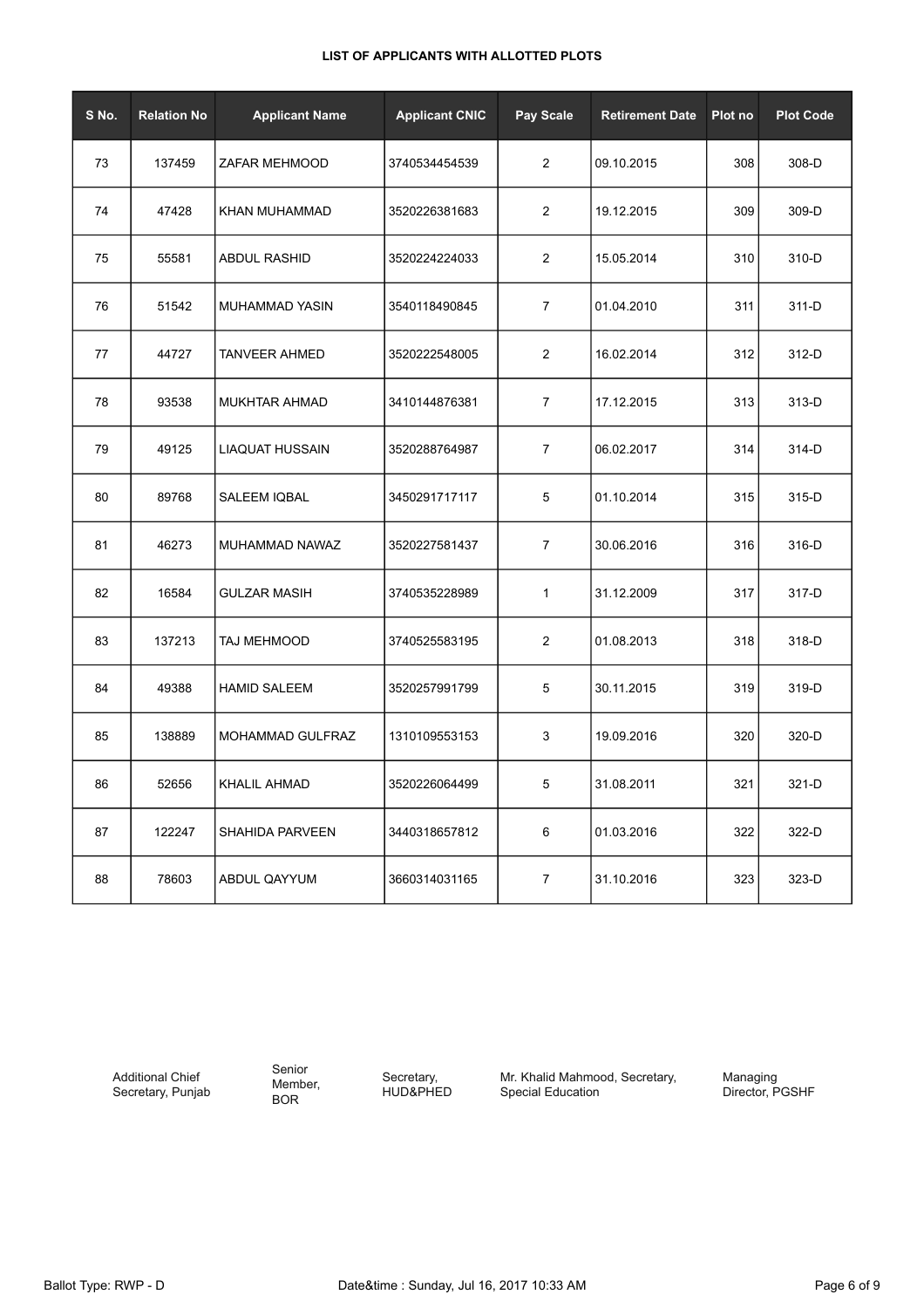| S No. | <b>Relation No</b> | <b>Applicant Name</b>                     | <b>Applicant CNIC</b> | <b>Pay Scale</b> | <b>Retirement Date Plot no</b> |     | <b>Plot Code</b> |
|-------|--------------------|-------------------------------------------|-----------------------|------------------|--------------------------------|-----|------------------|
| 89    | 44915              | MUHAMMAD YAQOOB AHMAD                     | 3520213232671         | $\mathbf{1}$     | 22.08.2016                     | 324 | 324-D            |
| 90    | 116815             | MUHAMMAD AKHTAR JAVED                     | 3650122592769         | $\overline{7}$   | 31.03.2010                     | 325 | 325-D            |
| 91    | 92423              | <b>HAMEEDA BANO</b>                       | 3410422427536         | $\overline{4}$   | 26.07.2008                     | 326 | 326-D            |
| 92    | 52705              | <b>NISAR AHMAD</b>                        | 3520201873515         | 4                | 10.09.2016                     | 327 | 327-D            |
| 93    | 121522             | <b>ARIF IQBAL</b>                         | 3720163381721         | 5                | 15.12.2015                     | 328 | 328-D            |
| 94    | 61430              | <b>BUSHRA PERVEEN</b>                     | 3520250106942         | 3                | 26.11.2014                     | 329 | 329-D            |
| 95    | 108062             | MUHAMMAD BAKHAT ZAMEEN KHAN 3520264383769 |                       | $\overline{7}$   | 18.02.2017                     | 330 | 330-D            |
| 96    | 95251              | MUHAMMAD YAQOOB                           | 3410131774213         | 5                | 01.10.2012                     | 331 | 331-D            |
| 97    | 136986             | AZHAR SHAD                                | 6110122200809         | $\overline{2}$   | 05.01.2015                     | 332 | 332-D            |
| 98    | 49708              | LIAQUAT HAYAT KHAN                        | 3830211294591         | 5                | 05.12.2016                     | 333 | 333-D            |
| 99    | 138459             | <b>IFFAT-UN-NISA</b>                      | 3740114561680         | 6                | 01.03.2009                     | 334 | 334-D            |
| 100   | 52387              | MUHAMMAD SALEEM                           | 3520014843981         | $\overline{2}$   | 05.01.2014                     | 335 | 335-D            |
| 101   | 49244              | ABDUL HAMEED MINHAS                       | 3520223482553         | 5                | 09.05.2014                     | 336 | 336-D            |
| 102   | 29951              | <b>SHABBIR AHMED</b>                      | 3520225288979         | 4                | 10.04.2016                     | 337 | 337-D            |
| 103   | 49126              | MUHAMMAD SABIR                            | 3520223327381         | 6                | 30.06.2016                     | 338 | 338-D            |
| 104   | 135352             | <b>ABDUL GHAFOOR</b>                      | 3740502322139         | 5                | 01.04.2014                     | 339 | 339-D            |

Additional Chief Secretary, Punjab Senior Member, BOR

Secretary, HUD&PHED Mr. Khalid Mahmood, Secretary, Special Education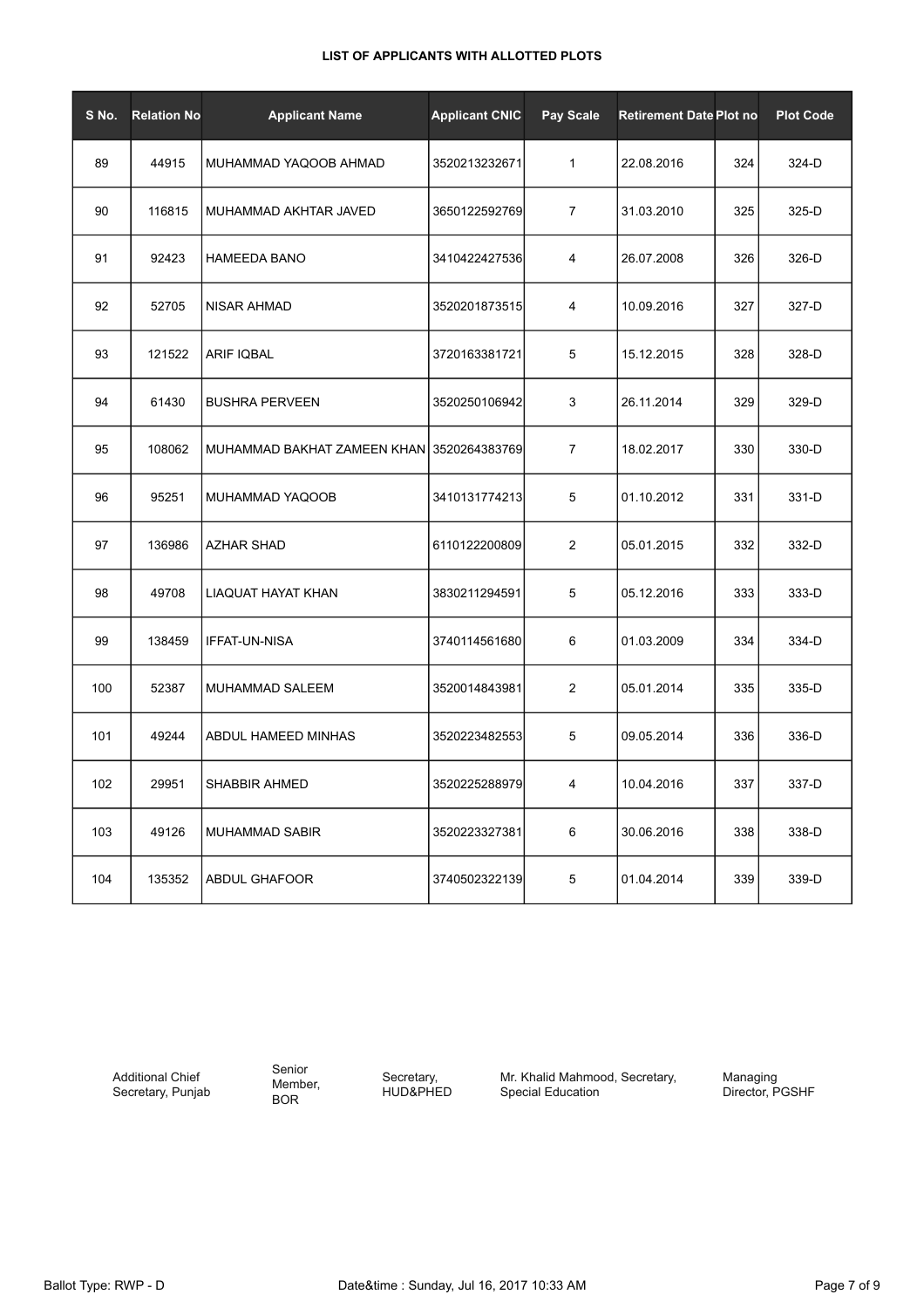| S No. | <b>Relation No</b> | <b>Applicant Name</b> | <b>Applicant CNIC</b> | Pay Scale      | <b>Retirement Date Plot no</b> |     | <b>Plot Code</b> |
|-------|--------------------|-----------------------|-----------------------|----------------|--------------------------------|-----|------------------|
| 105   | 110378             | <b>ZULFIQAR ALI</b>   | 3520118204791         | $\mathbf{1}$   | 22.02.2011                     | 340 | 340-D            |
| 106   | 44484              | MUSHTAQ AHMAD         | 3520203257257         | $\mathbf{1}$   | 12.01.2016                     | 341 | 341-D            |
| 107   | 109517             | MUHAMMAD SABIR KHAN   | 3520264366869         | 2              | 02.02.2012                     | 342 | 342-D            |
| 108   | 39567              | <b>HASHMAT ALI</b>    | 3520114122111         | 2              | 30.06.2016                     | 343 | 343-D            |
| 109   | 92798              | MUHAMMAD YOUNAS JAVED | 3410123778775         | $\mathbf{1}$   | 14.01.2017                     | 344 | 344-D            |
| 110   | 49353              | SAIF-UZ-ZAMAN         | 3520014649667         | $\overline{2}$ | 26.12.2016                     | 345 | 345-D            |
| 111   | 134387             | <b>ABDUL RAUF</b>     | 3740178172985         | $\overline{7}$ | 26.11.2013                     | 346 | 346-D            |
| 112   | 137123             | QAZI GHAZANFAR ALI    | 3740505414915         | 3              | 31.12.2015                     | 347 | 347-D            |
| 113   | 110165             | <b>WASEEM AKHTAR</b>  | 3520226122406         | 6              | 08.10.2013                     | 348 | 348-D            |
| 114   | 134274             | <b>KHALID PERVAIZ</b> | 3740556835299         | $\overline{7}$ | 20.12.2016                     | 349 | 349-D            |
| 115   | 57114              | MUHAMMAD AZAM         | 3520260017700         | 2              | 14.07.2016                     | 350 | 350-D            |
| 116   | 138136             | MUHAMMAD MASKIN       | 3740159186179         | $\overline{7}$ | 14.05.2006                     | 351 | 351-D            |
| 117   | 150434             | RASHID AHMAD          | 3840320732197         | 5              | 30.09.2016                     | 352 | 352-D            |
| 118   | 126446             | ABDUL GHAFOOR ZAFAR   | 3810322032045         | $\overline{7}$ | 26.10.2015                     | 353 | 353-D            |
| 119   | 121796             | <b>ABDUL MALIK</b>    | 3720313912807         | 3              | 03.02.2017                     | 354 | 354-D            |
| 120   | 51365              | MUHAMMAD ASHRAF       | 3520235924353         | 4              | 30.06.2016                     | 355 | 355-D            |

Additional Chief Secretary, Punjab Senior Member, BOR

Secretary, HUD&PHED Mr. Khalid Mahmood, Secretary, Special Education